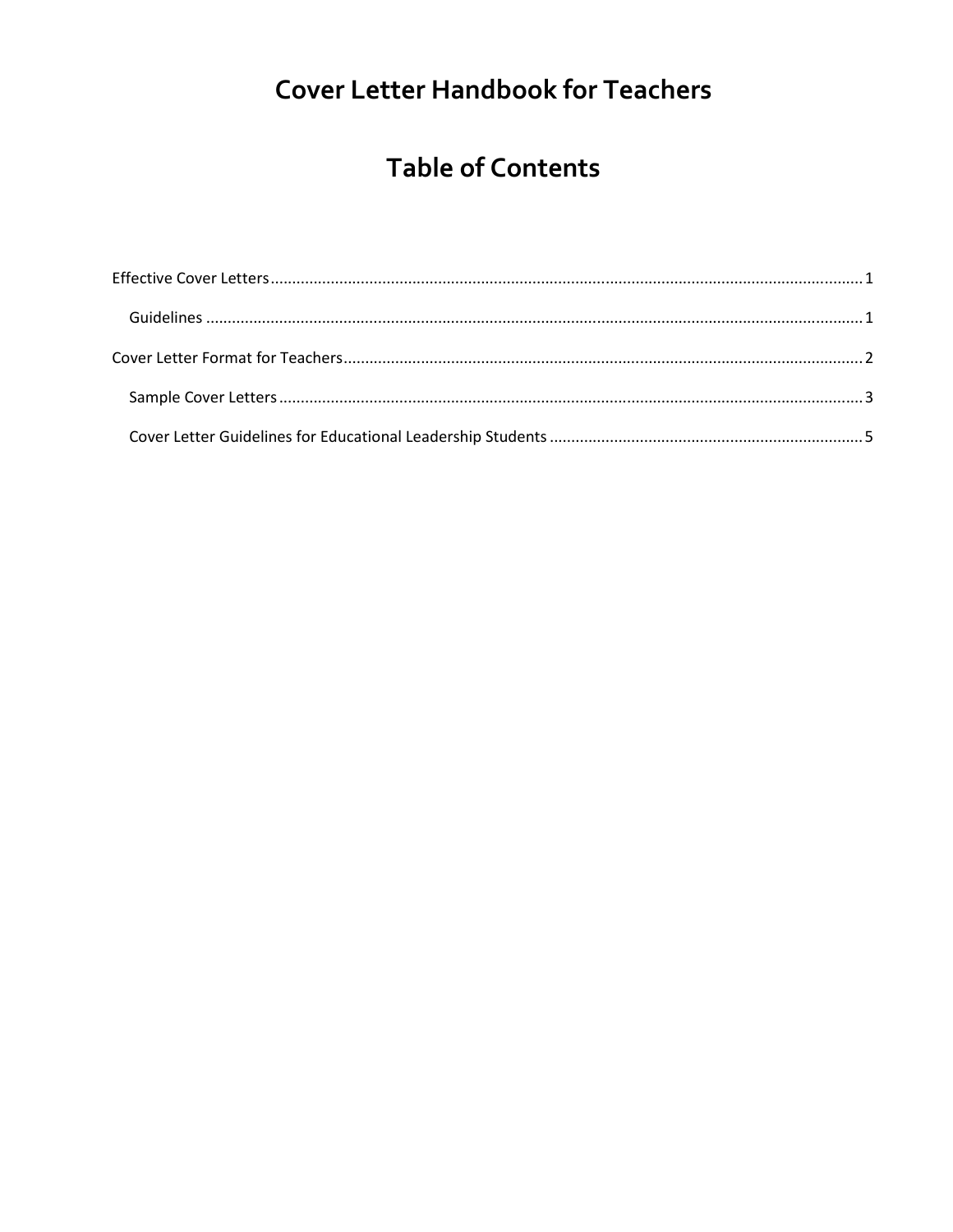## **EFFECTIVE COVER LETTERS**

A well written business style cover letter should accompany every resume being sent to a prospective employer. Think of the cover letter as a promotional advertisement of your candidacy. The first impression of you as a candidate will be based on your ability to express yourself and stimulate interest in your background and qualifications. A cover letter's goal is to highlight your knowledge, skills and related experience and establish yourself as a viable candidate. Your cover letter should show how your qualifications meet the needs of the school and its students. This is your opportunity to distinguish yourself from the other candidates (background in the arts, ability to coach, fluency in a language, etc.)

There are two basic types of cover letters: application (responses to available openings) and broadcast (general inquiry about available openings). Letters should be addressed to a specific individual. Try to find the name and title of the school district contact before writing. Hiring officials are often listed in directories, available by phoning the school district, or by checking online information about the district. Make sure you have the correct spelling of the person's name. If you cannot obtain a name, address the letter "Dear Administrator".

The first tip in writing a cover letter is to review information about the job and the school and attempt to address key points relating specifically to that position, school and district. Next, consider your own qualification and select those that most closely fit the requirements of the position. What are your strongest selling points? What makes you especially qualified for that position?

Cover letters should never be more than one page and should not repeat your entire resume.

## **GUIDELINES**

- Since most cover letters get only a minute or two of consideration, you must grab the reader's interest immediately!
- Always customize your letter for each position.
- Appearances count so pay attention to format. Proofread and have someone else proofread!
- Mistakes could cause your immediate rejection.
- Use the same contact information heading for resume and cover letter.
- Avoid beginning too many sentences with "I".
- Use professional language without too much jargon.
- Demonstrate your abilities with specific examples. Show how your qualifications meet the needs of the school. Highlight relevant experiences, appropriate training and specific qualifications.
- Use your own words; you do not want your cover letter to sound like it was copied from a book or the internet.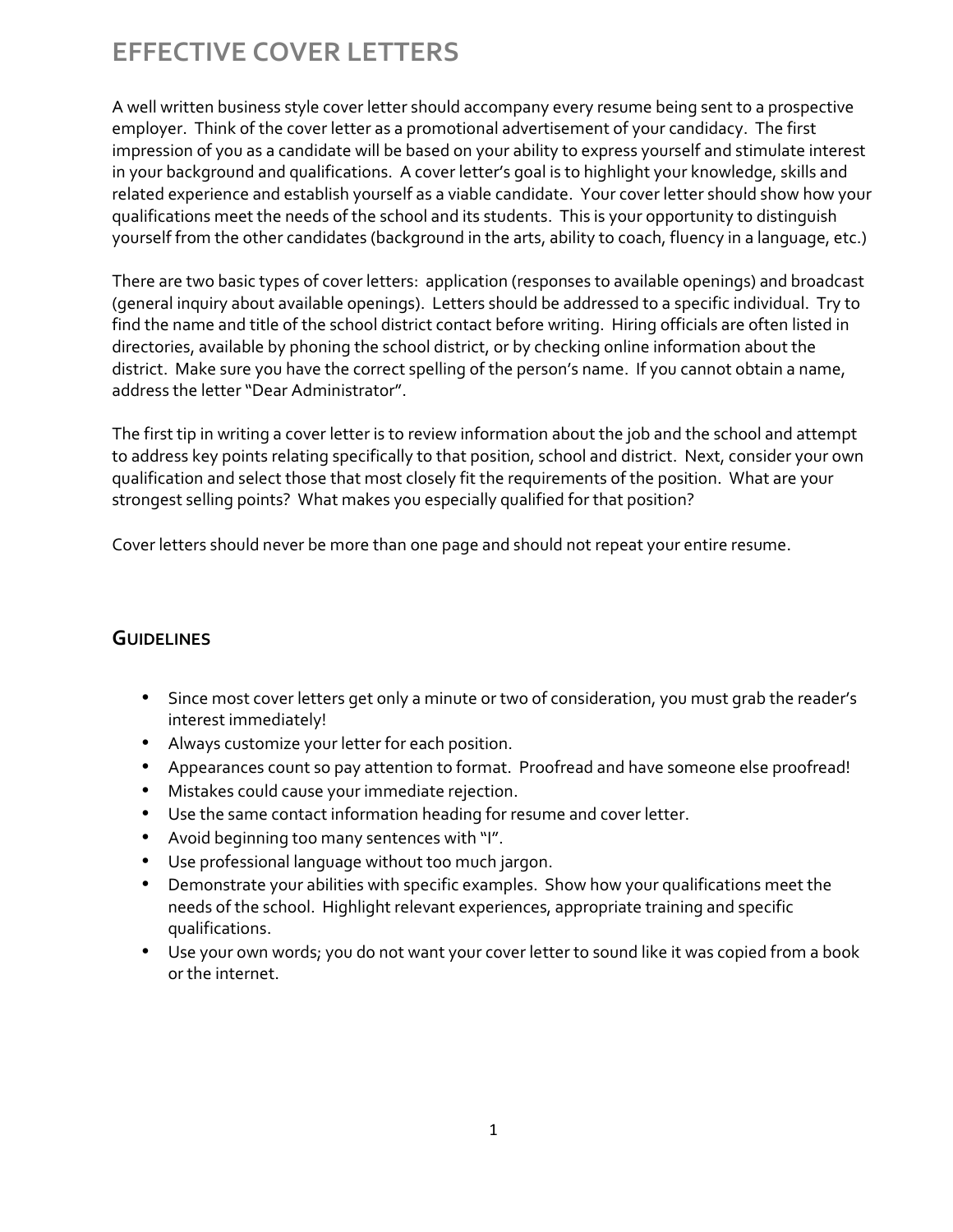## **COVER LETTER FORMAT FOR TEACHERS**

Name Your present street address City, State Zip Code Telephone email

Date

Contact Person's Name Title School or District Street Address City, State, Zip Code

Dear Administrator (or Mr., Ms., or Dr. if you know the person's name):

First sentence/paragraph: State why you are writing: specify the position for which you are applying and whether you saw an advertisement or heard about the position or school through a referral or by reputation.

Second paragraph: Begin with a sentence that immediately grabs the reader's attention. Briefly summarize why you are qualified for the position – use examples and specific accomplishments to show how your skills and experience, strengths and accomplishments will address the school's and the students' needs. Do not reiterate what is on your resume. However, you can elaborate on something in your resume and how it impacted the students. Highlight any special skills that make you a more valuable candidate, i.e. your desire to coach a sport, your theater/drama experience, your interest in music or art, etc. If you are a graduate of the school, student taught or was a TA at the school, mention it in the first sentence of this paragraph.

Third paragraph (optional): Use this paragraph to reveal more of yourself. If you are a career changer, tell how skills developed during your previous experience will be an asset to you as a teacher (i.e. communication, management, follow through, organization). You can also state why you decided to teach.

**Last paragraph:** Express your sincere commitment to education and teaching children. Close the letter with a request for an interview and include your telephone number if you do not use your resume heading. Conclude by thanking the reader.

Sincerely, (Signature)

Your full name, typed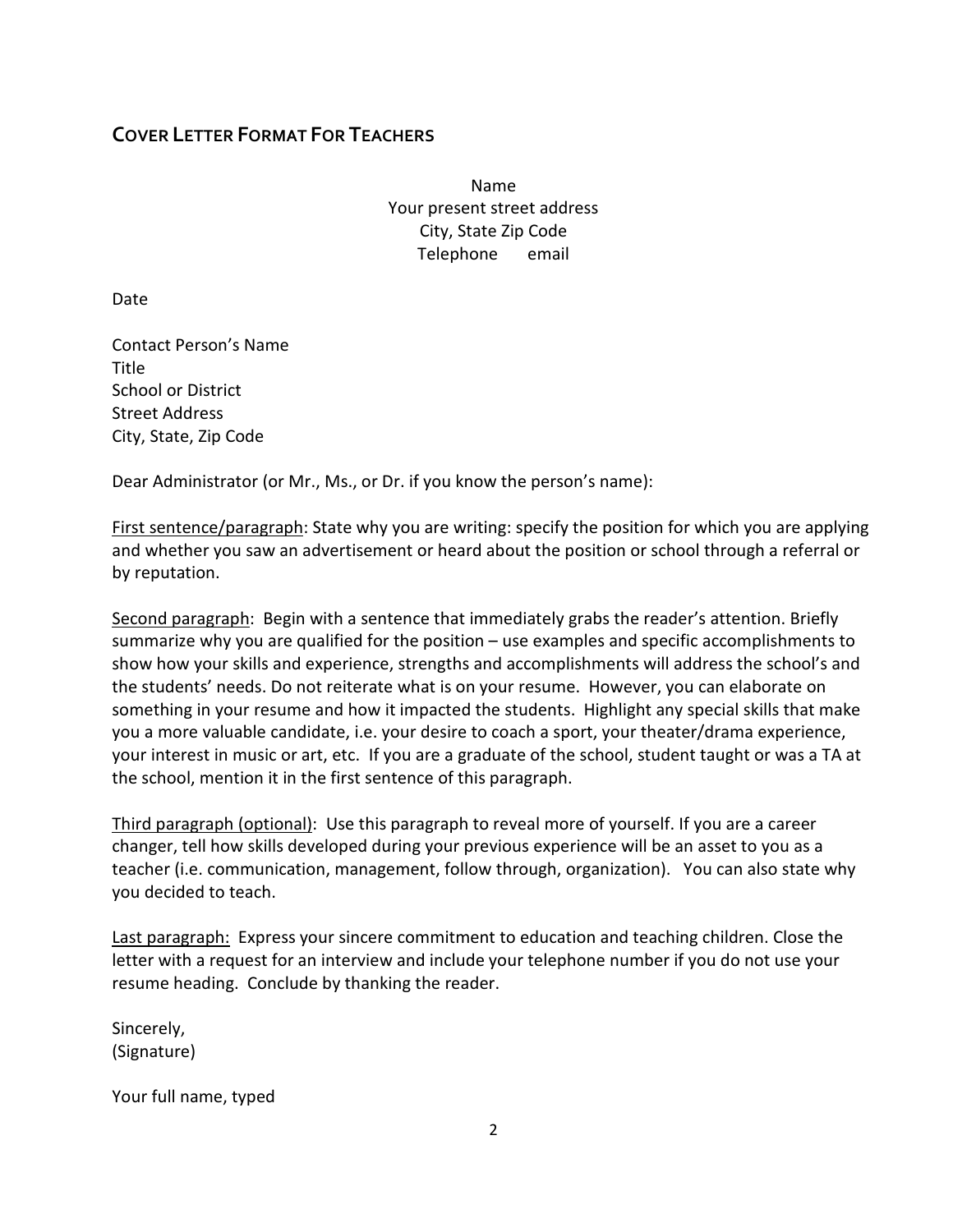## *Sample cover letter for recent graduate*

STEPHANIE ROBINSON 2900 Purchase Street Purchase, NY 10577 914-323-0000 robinsons@mville.edu

April 20, 2009

Ms. Sara Jones Director of Human Resources Summerville School District Summerville, NY 11111

Dear Ms. Jones:

I am interested in applying for the elementary teaching position posted on the OLAS website.

In addition to completing an undergraduate degree this year, I served as a tutor in an after-school program at a local homeless shelter, where I helped students complete homework assignments and broaden their understanding by connecting to the world outside their community. As a student teacher, I created lessons that engaged all learners by applying a variety of teaching methods and utilizing SMARTboard technology. I formed cooperative learning groups, organized individualized projects, created learning centers and implemented learning style research in every lesson. Alternative assessment methods, such as portfolios, rubrics and performance assessments, in combination with traditional tests, enabled me to evaluate the students individually and comprehensively. In both my student teaching and tutoring experiences, I met with parents to keep them apprised of their child's accomplishments and areas needing extra attention.

Classroom computers present unique opportunities to help each child achieve success. In a staff development workshop I attended called *Problem-Based Learning,* I learned to pose open-ended questions that children could research over the internet. In addition, I have studied and continue to monitor educational software and websites that address the diverse abilities and interests of children.

I am passionate about teaching children and forge relationships with them that help build a sense of confidence and enable them to grow as learners. I would appreciate the opportunity to meet with you to discuss how my skills and experience can meet the needs of your students. Thank you for your consideration.

Sincerely,

Stephanie Robinson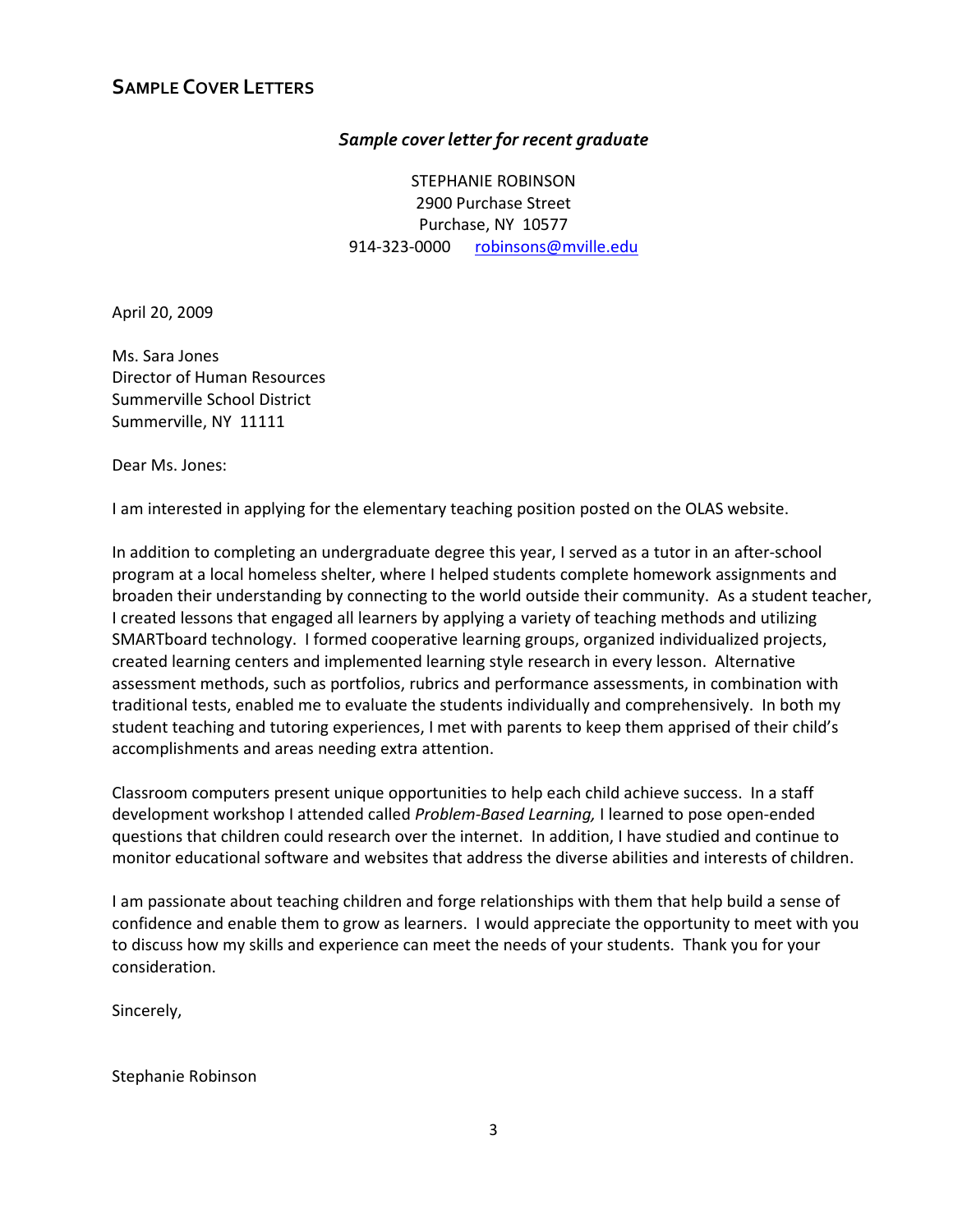### *Sample cover letter for a career changer*

Thomas Nelson 1111 Purchase Street, Purchase, NY 10577 914-323-0000 nelsont@mville.edu

July 29, 2009

Dr. Rosalie Collins Human Resources Director Hamburg High School 2233 Division Street Hamburg, NY 12456

Dear Dr. Collins:

I am interested in the secondary English teaching position for the 2009-2010 academic year. I am well qualified for this position, possessing New York State certification for English Language Arts (5- 12), a B.A. in English, and a Master of Arts in Teaching, Literacy (5-12).

My experiences as a substitute, tutor, and student teacher have afforded me the opportunity to interact with diverse student populations and engage them in learning. Using teaching methods that coincide with the Universal Design for Learning, including providing high-interest learning material, multiple means of assessment and instruction, as well as the careful modeling and scaffolding of new skills, I strive to ensure that every student achieves excellence.

In addition to believing that every student deserves and is capable of achieving success, I am passionate about preparing students for the globalized world that they will undoubtedly face as they grow to be adults. My lessons utilize any and all technology that is available, giving my students an education in common technological uses including professional writing and presentations, internet research, web design, and proper communication. Students are also encouraged to use and create podcasts, web quests, and other similar activities as part of their authentic learning experience, which engages them in the subject matter and teaches valuable real world skills.

Through my previous experience in retail sales and management, I understand the importance of motivation and possess excellent listening and time management skills. In training my sales staff, I created a cohesive team of people from very different backgrounds, modifying my training style to suit the needs of each individual. I participated as a tutor through a program at my company, volunteering each week as a teacher's assistant in a local public school. It was this experience that inspired me to re-evaluate my career and return to school to become a teacher.

I look forward to hearing from you at your earliest convenience to further discuss my qualifications as a secondary English teacher in your district. Thank you for your time and consideration.

Sincerely,

Thomas Nelson